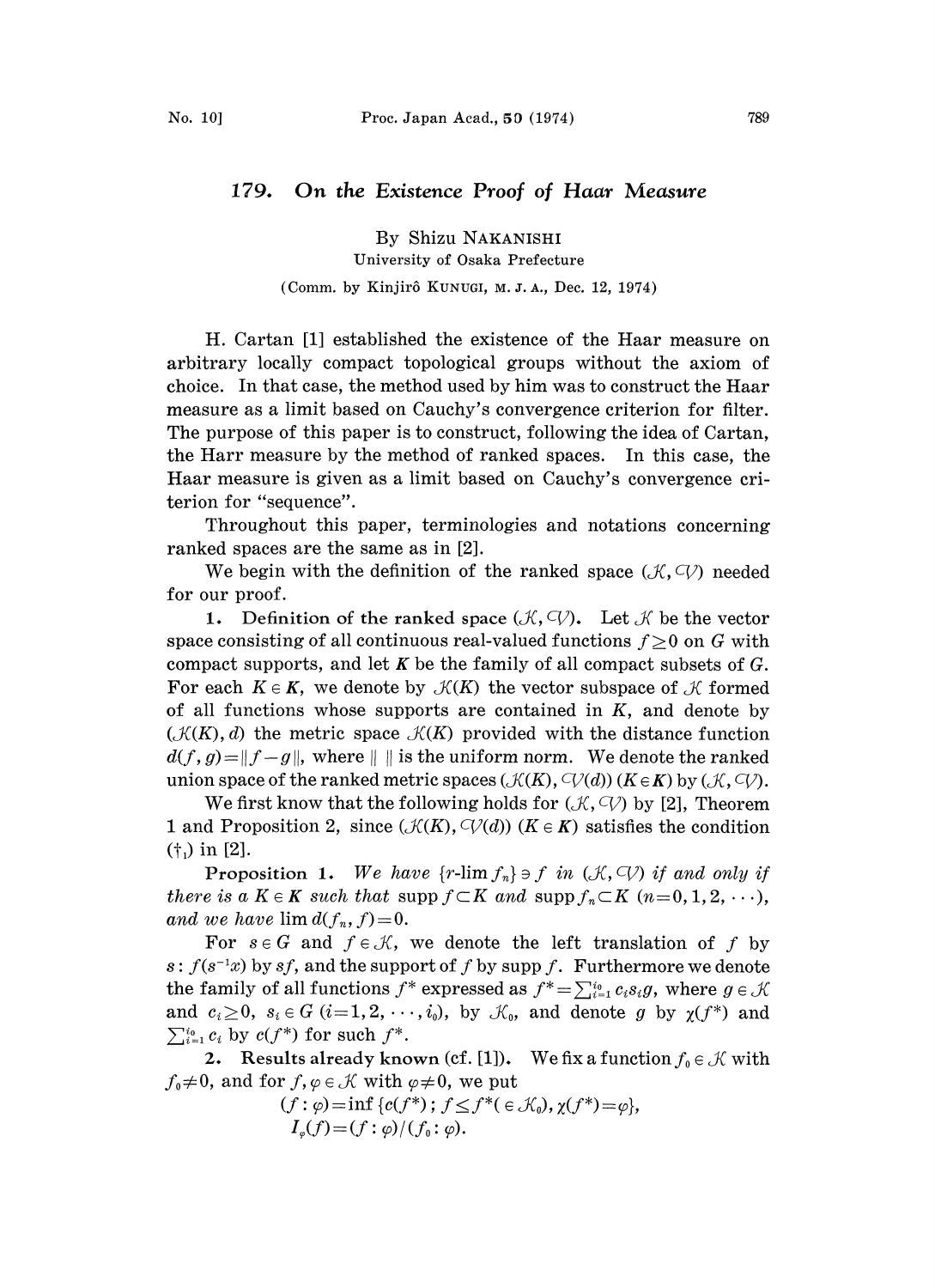Then  $I_{\rho}(f)$  is a left-invariant, non-negatively homogeneous functional on  $K$  satisfying

- (1)  $0 \leq I_{\varphi}(f) \leq (f : f_0),$
- (2)  $|f_1-f_2| \leq f_3$  implies  $|I_{\varphi}(f_1)-I_{\varphi}(f_2)| \leq I_{\varphi}(f_3).$

Moreover

Lemma 1. If  $f^* \in \mathcal{K}_0$  and  $\varepsilon > 0$ , there is a neighborhood V of the<br>tity in G such that identity in G such that

$$
I_{\varphi}(f^*) \le c(f^*)I_{\varphi}(\chi(f^*)) \le I_{\varphi}(f^*) + \varepsilon
$$

for every  $\varphi \in \mathcal{K}$ ,  $\varphi \neq 0$ , with support contained in V.

As is easily seen, the theorem of approximation according to Cartan (see [1]) is given in the following form.

Theorem of approximation (Cartan). Given  $f \in \mathcal{K}$  and  $\epsilon > 0$ , there is a neighborhood  $V$  of the identity in  $G$  such that, for every  $g \in \mathcal{K}$ ,  $g \neq 0$ , with support contained in V, there is an  $f^* \in \mathcal{K}_0$  which satisfies  $\chi(f^*) = g$ ,  $d(f^*, f) \leq \varepsilon$  and supp  $f^* \subset \text{supp } f$  at the same time.

3. Existence of the Haar measure. In this paper, we say that the sequences  $\{f_{ni}^*; i=0, 1, 2, \cdots\}$   $(n=1, 2, \cdots, m)$  of points of  $\mathcal{K}_0$  are of the same type if  $\chi(f_{1i}^*) = \chi(f_{2i}^*) = \cdots = \chi(f_{mi}^*)$  for every i. Then

Lemma 2. If  $f_1, f_2, \dots, f_m \in \mathcal{K}$ , there are sequences  $\{f_{ni}^*; i=0,1,$  $2, \dots$  (n=1,2, $\dots$ , m) of points of  $\mathcal{K}_0$  of the same type which r-converge to  $f_n$   $(n = 1, 2, \dots, m)$  in  $(\mathcal{K}, \mathcal{V})$  respectively.

**Proof.** For each  $i \in \{0, 1, 2, \dots\}$ , there are  $f_{ni}^* \in \mathcal{K}_0 (n=1, 2, \dots, m)$ such that  $\chi(f_{1i}^*) = \chi(f_{2i}^*) = \cdots = \chi(f_{mi}^*)$  and  $d(f_{ni}^*, f_n) \leq 1/2^i$ , supp  $f_{ni}^*$  $\subset$ supp  $f_n$  (n=1, 2, ..., m), by Theorem of approximation. { $f_{ni}^*$ } (n=1,  $2, \dots, m$  are the desired sequences by Proposition 1.

Moreover, we have

**Lemma 3.** If  $f \in \mathcal{K}$  and  $\{f_n^*\}, \{h_n^*\}$  are sequences of points of  $\mathcal{K}_0$ of the same type which r-converge to  $f, f_0$  in  $(X, \neg V)$  respectively, then there exists the limit lim  $c(f_n^*)/c(h_n^*)$ , which is independent of the particular sequences  $\{f_n^*\}, \{h_n^*\}.$ 

**Proof.** Since  $\{r\text{-lim } f_n^*\} \ni f$ ,  $\{r\text{-lim } h_n^*\} \ni f_0$ , we have, by Proposition 1, a  $K \in K$  containing the sets: supp f, supp h, supp  $f_n^*$ , supp  $h_n^*$  $(n=0, 1, 2, \dots)$ , and for this K, if we let k be a function  $k \in \mathcal{K}$  such that  $0 \lt k(x) \lt 1$  and  $k(x)=1$  if  $x \in K$ , we have a sequence  $\{\delta_n : n=0, 1, 2, \cdots\}$ of positive real numbers converging to 0 such that  $|f(x)-f_n^*(x)| \leq \delta_n k(x)$ and  $|f_0(x)-h_n^*(x)| \leq \delta_n k(x)$ . Therefore, from (1), (2), Lemma 1 and that  $I_{\phi}$  is non-negatively homogeneous, we have a sequence  $\{V_{n}\}\$  of neighborhoods of the identity in G such that

- (1)  $V_0 \supset V_1 \supset \cdots \supset V_n \supset \cdots$
- (2) for each n, if we put  $c(f_n^*)=c_n$ ,  $c(h_n^*)=d_n$  and  $\chi(f_n^*)=\chi(h_n^*)=g_n$ ,  $|I_{\varphi}(f)-c_nI_{\varphi}(g_n)|\leq \delta_n(1+(k:f_0)),$  (1)  $|1 - d_n I_{\phi}(g_n)| \leq \delta_n (1 + (k : f_0))$

hold for every  $\varphi \in \mathcal{K}$ ,  $\varphi \neq 0$ , with support contained in  $V_n$ .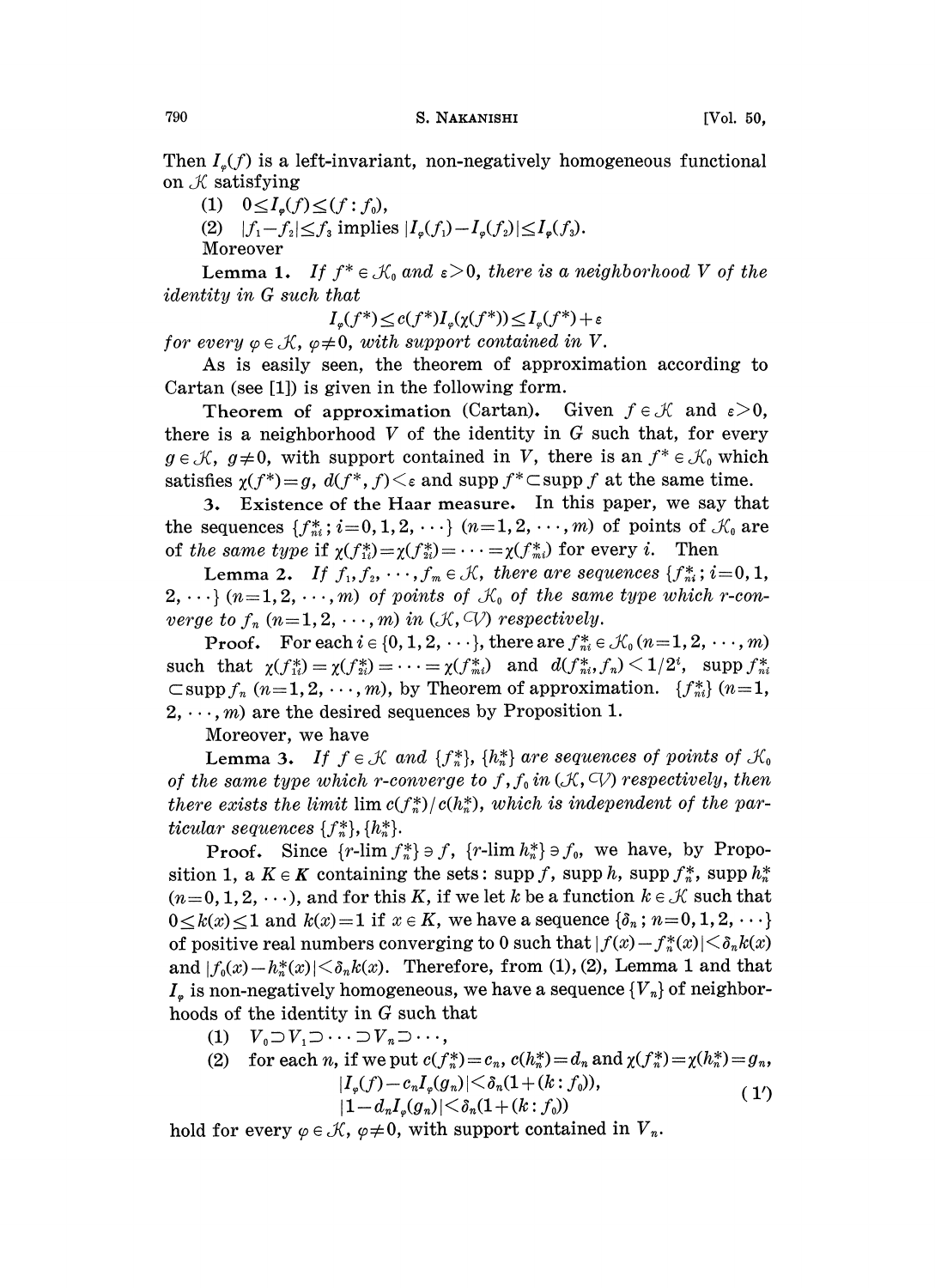Now let us take a sequence  $\{\varphi_n\}$  such that  $\varphi_n \in \mathcal{K}$ ,  $\varphi_n \neq 0$  and supp  $\varphi_n \subset V_n$ for each *n*. We then see that if  $n_1 \leq n_2$ , we have, by (1')

$$
\begin{aligned} \Big|\frac{c_{n_1}}{d_{n_1}} - \frac{c_{n_2}}{d_{n_2}} \Big|\!\!&<\!\! \Big|\frac{c_{n_1}}{d_{n_1}}\!-\!c_{n_1} I_{\varphi_{n_2}}\!(\!g_{n_1}\!)\Big|\!+\!|c_{n_1} I_{\varphi_{n_2}}\!(\!g_{n_1})\!-\!I_{\varphi_{n_2}}\!(\!f)\!)\| \\ +|I_{\varphi_{n_2}}\!(f)\!-\!c_{n_1} I_{\varphi_{n_2}}\!(g_{n_2})\!+\! \Big|\!c_{n_2} I_{\varphi_{n_2}}\!(g_{n_2})\!-\!\frac{c_{n_2}}{d_{n_2}}\Big| \\ \leq& \delta_{n_1}\!\Big(\frac{c_{n_1}}{d_{n_1}}+\frac{c_{n_2}}{d_{n_2}}+2\Big)(1\!+\!(k\!:\!f_0)). \end{aligned}
$$

On the other hand,  ${c_n/d_n}$  is a bounded sequence. Because, without loss of generality, we may suppose  $\delta_n(1 + (k : f_0)) \leq 1/2$  for every n, and so by  $(1')$ ,

$$
c_n/d_n = c_n I_{\varphi_n}(g_n)/d_n I_{\varphi_n}(g_n) \leq 2(f: f_0) + 1.
$$

Since, therefore,  ${c_n/d_n}$  is a Cauchy sequence, there exists the limit  $\lim_{n \to \infty} c_n/d_n$ . Moreover we have

$$
\lim_{n \to \infty} c_n/d_n = \lim_{n \to \infty} I_{\varphi_n}(f). \tag{2'}
$$

The same argument is applied to the other  ${f_n^{**}}$ ,  ${h_n^{**}}$ . In this case we may have a  $\{\varphi_n\}$  for which (2') simultaneously hold for  $\{f_n^*\}, \{h_n^*\}$  and  ${f_{n}^{**}}$ ,  ${h_{n}^{**}}$ . Hence  $\lim_{t \to \infty} c(f_{n}^{*})/c(h_{n}^{*}) = \lim_{t \to \infty} c(f_{n}^{**})/c(h_{n}^{**})$  follows.

Thus, by Lemmas 2 and 3, we can define  $I(f)$  for every  $f \in \mathcal{K}$  as follows:

$$
I(f)=\lim_{h \to 0} \frac{c(f_n^*)}{c(h_n^*)},
$$

where  $\{f_n^*\}, \{h_n^*\}$  are sequences of points of  $\mathcal{K}_0$  of the same type which *r*-converge to  $f, f_0$  in  $(X, \mathbb{C} \mathbb{V})$  respectively.

Then, we see that

**Proposition 2.**  $I(f)$  is a left-invariant positive linear functional on  $\mathcal{K}.$ 

**Proof.**  $I(sf) = I(f)$   $(s \in G)$  and  $I(a f) = aI(f)$   $(a \ge 0)$  follow from that, in general, if  $\{r\text{-lim }k_n^*\}\ni k \ (k_n^*\in \mathcal{K}_0, k\in \mathcal{K})$ , then  $\{r\text{-lim }sk_n^*\}\ni sk,$  ${r\text{-lim }ak_n^*} \ni ak, \ \gamma(sk_n^*) = \gamma(k_n^*), \ \gamma(ak_n^*) = \gamma(k_n^*) \text{ and } c(sk_n^*) = c(k_n^*), \ c(ak_n^*)$  $=a(c(k_{n}^{*}))$ . Similarly,  $I(f_1+f_2)=I(f_1)+I(f_2)$  follows from that, by Lemma 2, there are sequences  $\{f_{1n}^*\}, \{f_{2n}^*\}$  and  $\{h_n^*\}$  of points of  $\mathcal{K}_0$  of the same type which *r*-converge to  $f_1, f_2$  and  $f_0$  in  $(\mathcal{K}, \mathcal{Q})$  respectively.

By Proposition 2,  $I(f)$  furnishes a Haar's left-invariant measure on G for which the measure of  $f_0$  is equal to 1.

4. Uniqueness of the Haar measure. Let  $J(f)$  be the other Haar's left-invariant measure on G, and let  $\{f_n^*\}, \{h_n^*\}\$  be sequences of points of  $\mathcal{K}_0$  of the same type r-converging to f,  $f_0$  in  $(\mathcal{K}, \mathcal{V})$  respectively. Since then, by Proposition 1 and [2], Proposition 3,  $J(f)$  is continuous on  $(\mathcal{K}, \mathcal{Q})$  in the sense of [2], 5, we have  $\lim J(f_n^*)=J(f)$  and  $\lim J(h_n^*)=J(f_0).$  Therefore, it follows that

$$
\frac{J(f)}{J(f_0)} = \lim \frac{J(f_n^*)}{J(h_n^*)} = \lim \frac{c(f_n^*)}{c(h_n^*)} = I(f).
$$